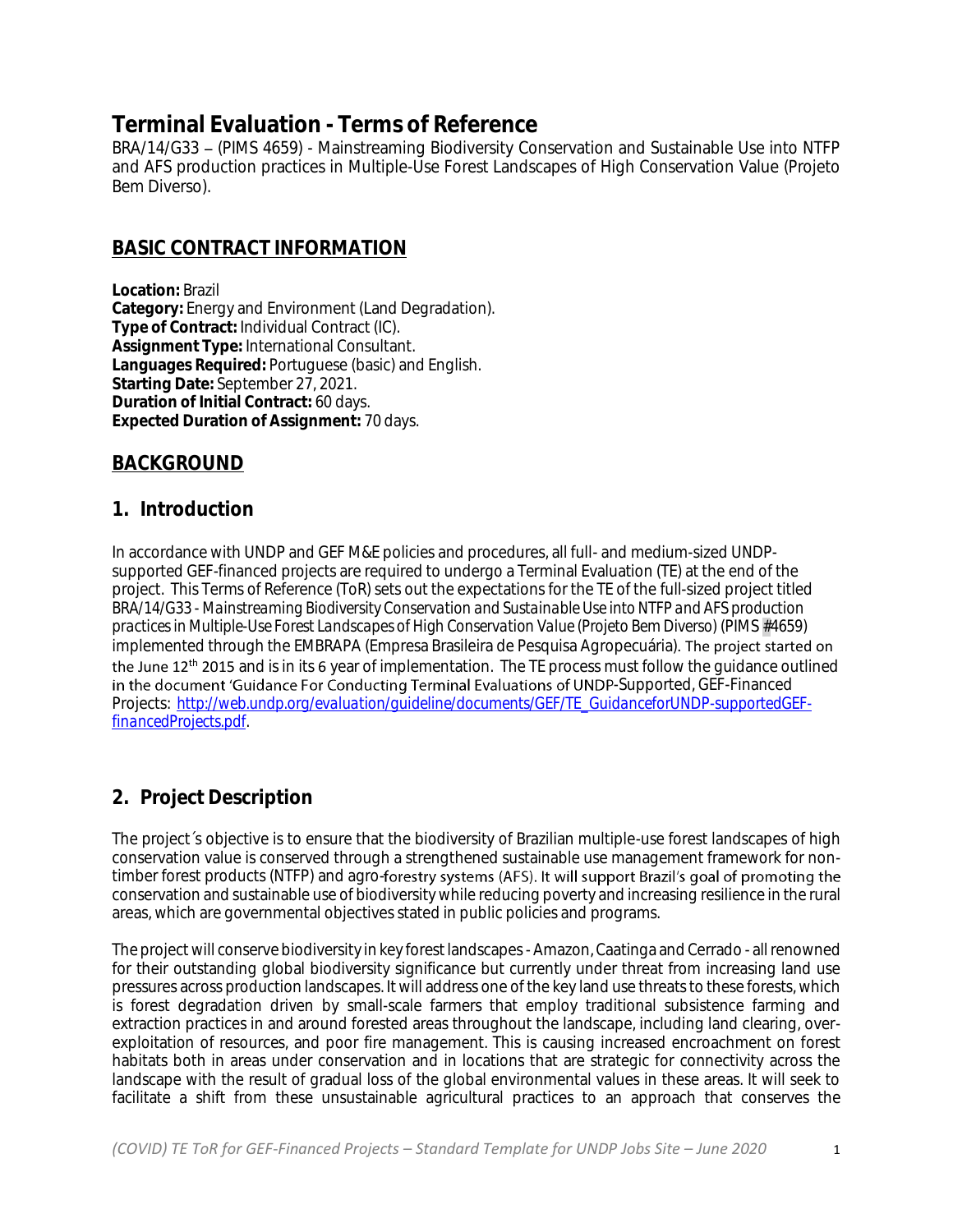biodiversity of multiple-use forest landscapes of high conservation value while meeting important social priorities and development goals.

The project will therefore focus on the development of a strengthened sustainable use management framework for sustainable NTFP and AFS production. This will be achieved through two Outcomes: 1) Governance and capacity building framework for up-scaling best practices for BD sustainable management and production, and 2) Market and financial frameworks for up-scaling for NTFP and AFS production in highconservation value forest landscapes. By removing current risks and uncertainties, the project will contribute to the upscaling of sustainable NTFP and AFS production while at the same time enhancing the rights and roles of communities in the sustainable management of BD and improving their livelihoods. Up-scaling and integration of AFS production will provide more environmentally friendly forms of land use in a landscapelevel mosaic, increasing connectivity of forest fragments and helping to maintain ecosystem services.

The Covid-19 pandemic has caused the suspension of all field activities since March 2020, and as the Project has a strong local implementation component in 6 Citizenship Territories, it had a major impact on the activities planned for 2020. In light of that situation, the project is implementing a series of mitigation, prevention and awareness-raising actions, such as support for the local production of masks, various informational materials and webinars on prevention measures against Covid-19 in rural areas, as well as content for online training. However, all this effort came up against a major bottleneck which is local internet access, given the remote locations with low human development levels and scarce infrastructure, including energy, sanitation and internet access.

In this context, the project sought options and prepared an accessibility plan for the main communities where it operates to carry out training, meetings and other online activities and in a safe way. The Project also approved an emergency travel plan that allows the displacement of beneficiaries within the territory itself, without crowding, and ensuring the continuity of field research and consolidated scientific data on the species. With these innovative solutions, the project is making progress towards meeting its indicators.

In terms of the overall national Covid-19 situation, Brazil is currently one of the world's epicenters, having recently reached 500,000 deaths with a high contamination rate. Vaccination is proceeding at a slow pace, and this means that we do not have forecasts in the field until at least the end of the year.

## **3. TE Purpose**

The TE report will assess the achievement of project results against what was expected to be achieved, and draw lessons that can both improve the sustainability of benefits from this project, and aid in the overall enhancement of UNDP programming. The TE report promotes accountability and transparency and assesses the extent of project accomplishments.

The results of the TE Report, including the analysis of the indicators and lessons learned, will serve the implementing partner (EMBRAPA/Government) and UNDP for the elaboration and contribution in future projects and public policies. In addition, the Project has built a solid network of partners and beneficiaries who will also be able to use these results in formulating their post-project work plans. Given 2021 is the Project's last year, we are aligned with the Commissioning Unit's assess plan.

The scope and objectives of the TE must include aspects such as the impact of the results of the innovative technologies developed by the project, such as: sustainable management of minimal impact of priority species and agroecosystems, recovery of degraded areas, best manufacturing practices and solutions for the processing and commercialization of bioeconomy products, in addition to increasing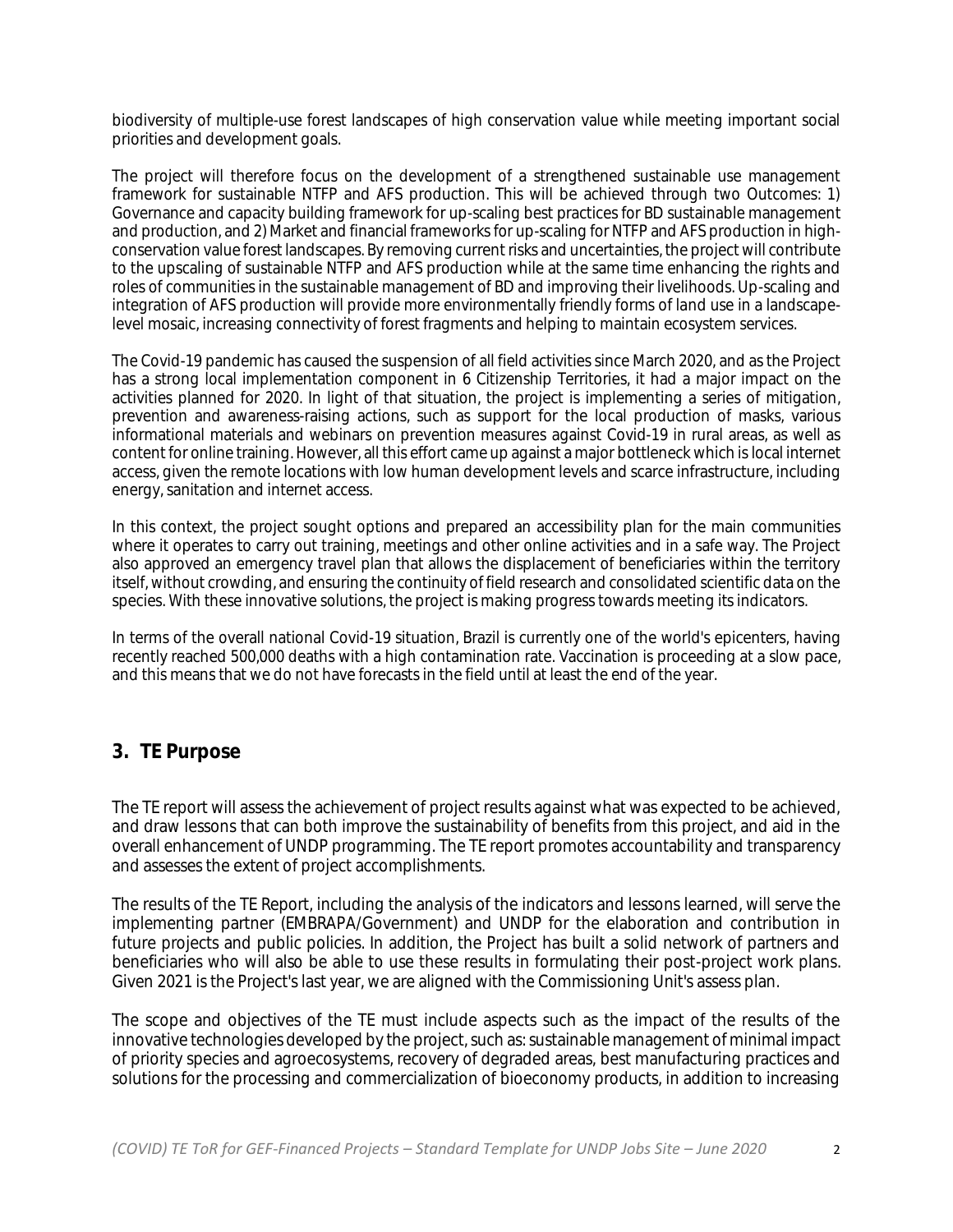the income of the beneficiaries' families, which will prove that these technologies, in addition to conserving biodiversity, have directly contributed to the livelihoods of our target audience.

The impact of the Covid-19 pandemic will also be an important aspect of the TE. The project conducted studies to measure this impact on community enterprises and created innovative alternatives that are important to evaluate. In addition, the TE needs to assess whether there is need for improvement of these alternatives, or implementation tools, to UNDP and the implementing partner.

#### **DUTIES AND RESPONSIBILITIES**

#### **4. TE Approach & Methodology**

The TE must provide evidence-based information that is credible, reliable and useful.

The TE team will review all relevant sources of information including documents prepared during the preparation phase (i.e. PIF, UNDP Initiation Plan, UNDP Social and Environmental Screening Procedure/SESP) the Project Document, project reports including annual PIRs, project budget revisions, lesson learned reports, national strategic and legal documents, and any other materials that the team considers useful for this evidence-based evaluation. The TE team will review the baseline and midterm GEF focal area Core Indicators/Tracking Tools submitted to the GEF at the CEO endorsement and midterm stages and the terminal Core Indicators/Tracking Tools that must be completed before the TE field mission begins.

The TE team is expected to follow a participatory and consultative approach ensuring close engagement with the Project Team, government counterparts (the GEF Operational Focal Point), Implementing Partners, the UNDP Country Office(s), the Regional Technical Advisors, direct beneficiaries and other stakeholders.

Engagement of stakeholders is vital to a successful TE1. Stakeholder involvement should include interviews with stakeholders who have project responsibilities, including but not limited to executing agencies, senior officials and task team/component leaders, key experts and consultants in the subject area, Project Board, project beneficiaries, academia, local government and CSOs, etc. Additionally, due to the situation of the Covid-19 pandemic in Brazil, there will be no field missions in this TE. However, the Project Management Unit will support and facilitate contacts and platforms for interviews with the stakeholders in each territory where the project operates.

The specific design and methodology for the TE should emerge from consultations between the TE team and the above-mentioned parties regarding what is appropriate and feasible for meeting the TE purpose and objectives and answering the evaluation questions, given limitations of budget, time and data. The TE team must, however, use gender-responsive methodologies and tools and ensure that gender equality and women's empowerment, as well as other cross-cutting issues and SDGs are incorporated into the TE report.

The final methodological approach including interview schedule, field visits and data to be used in the evaluation should be clearly outlined in the inception report and be fully discussed and agreed between UNDP, stakeholders and the TE team.

<sup>1</sup> (link to stakeholder engagement in UNDP Eval Guidelines?)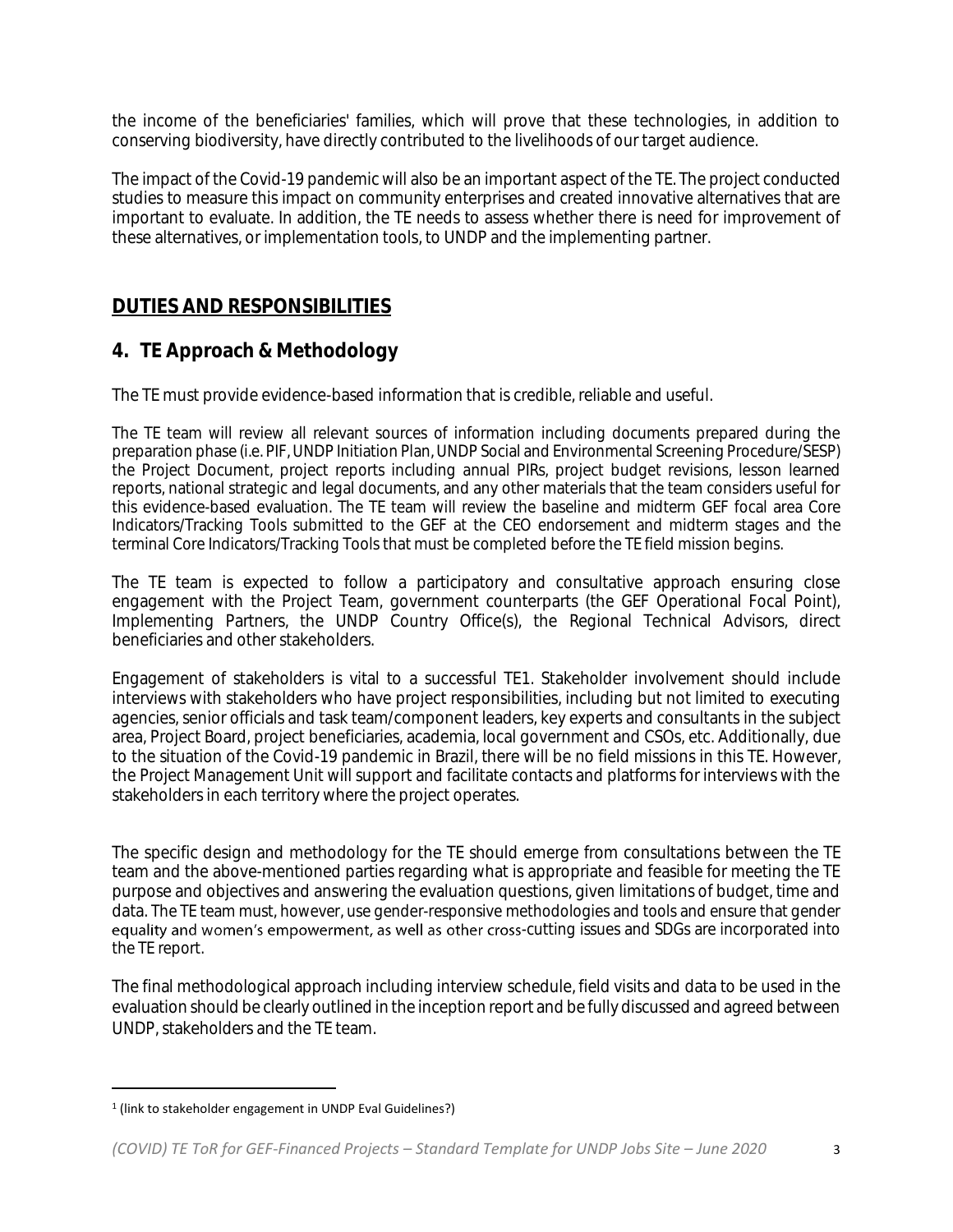The final TE report should describe the full TE approach taken and the rationale for the approach making explicit the underlying assumptions, challenges, strengths and weaknesses about the methods and approach of the evaluation.

As of 11 March 2020, the World Health Organization (WHO) declared COVID-19 a global pandemic as the new coronavirus rapidly spread to all regions of the world. As external field missions are suspended in the Project, the TE team should develop a methodology that takes this into account to conduct the TE virtually and remotely, including by using remote interview methods and extended desk reviews, data analysis, surveys and evaluation questionnaires. This should be detailed in the TE Inception Report and agreed with the Commissioning Unit.

As the TE is to be entirely carried out virtually, considerations should be taken for stakeholder availability, ability or willingness to be interviewed remotely. In addition, their accessibility to the internet/computer may be an issue as many government and national counterparts may be working from home. These limitations must be reflected in the final TE report.

If a data collection/field mission is not possible, then remote interviews may be undertaken through telephone or online (skype, zoom etc.). International consultants can work remotely with national technical advisor support in the field if it is safe for them to operate and travel. No stakeholders, consultants or UNDP staff should be put in harm's way and safety is the key priority.

#### **5. Detailed Scope of the TE**

The TE will assess project performance against expectations set out in the project's Logical Framework/Results Framework (see TOR Annex A). The TE will assess results according to the criteria<br>
outlined in the Guidance for TEs of UNDP-supported GEF-financed Projects outlined in the Guidance for TEs of UNDP-supported GEF-financed Projects *[http://web.undp.org/evaluation/guideline/documents/GEF/TE\\_GuidanceforUNDP-supportedGEF](http://web.undp.org/evaluation/guideline/documents/GEF/TE_GuidanceforUNDP-supportedGEF-financedProjects.pdf)[financedProjects.pdf.](http://web.undp.org/evaluation/guideline/documents/GEF/TE_GuidanceforUNDP-supportedGEF-financedProjects.pdf)*

The Findings section of the TE report will cover the topics listed below.

#### A full outline of the TE report's content is provided in ToR Annex C.

#### The asterisk "(\*)" indicates criteria for which a rating is required.

Findings

- i. Project Design/Formulation
- National priorities and country driven-ness
- Theory of Change
- Gender equality and women's empowerment •
- Social and Environmental Safeguards
- Analysis of Results Framework: project logic and strategy, indicators
- Assumptions and Risks
- Lessons from other relevant projects (e.g. same focal area) incorporated into project design
- Planned stakeholder participation
- Linkages between project and other interventions within the sector
- Management arrangements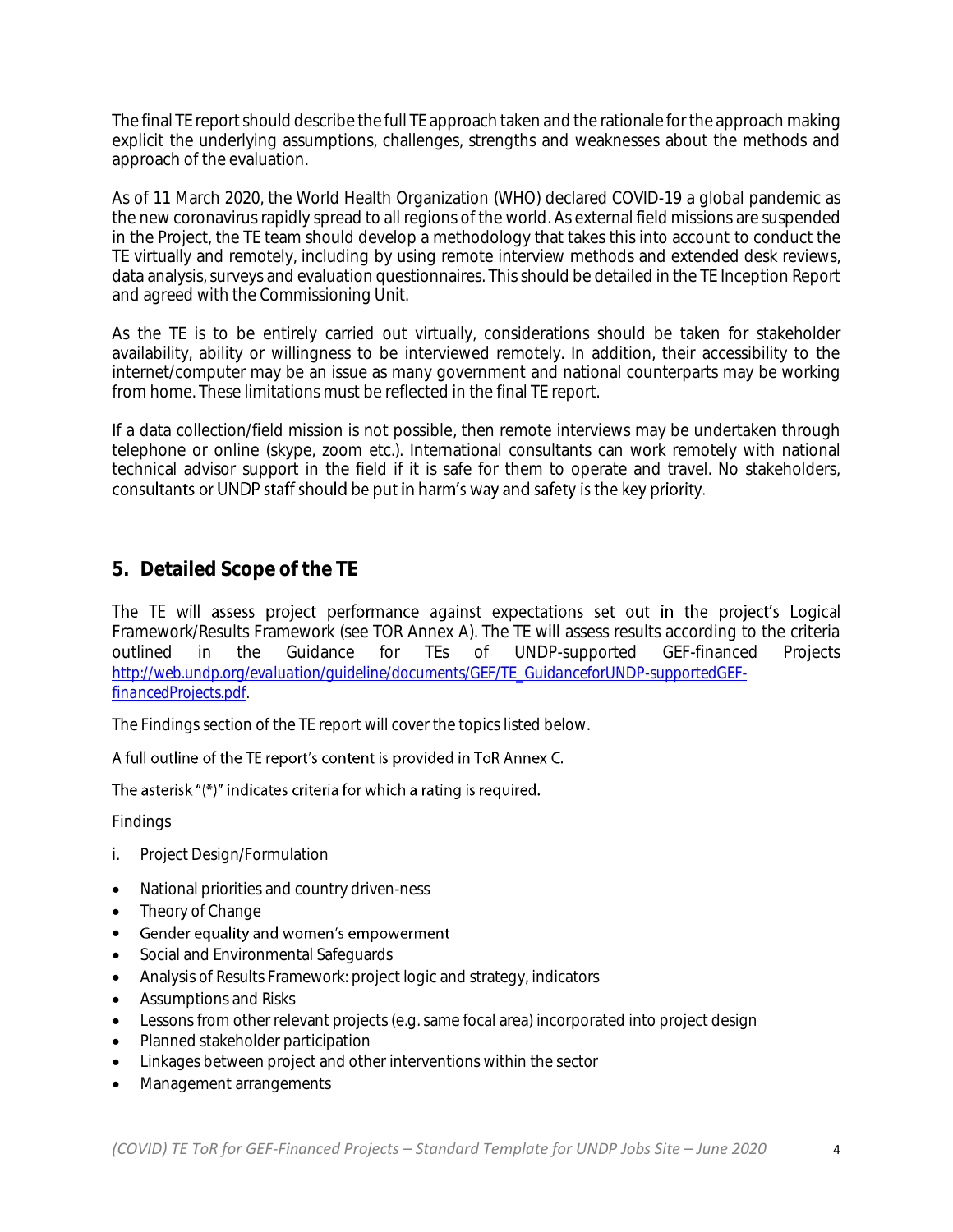#### ii. Project Implementation

- Adaptive management (changes to the project design and project outputs during implementation)
- Actual stakeholder participation and partnership arrangements
- Project Finance and Co-finance
- Monitoring & Evaluation: design at entry (\*), implementation (\*), and overall assessment of M&E (\*)
- Implementing Agency (UNDP) (\*) and Executing Agency (\*), overall project oversight/implementation and execution (\*)
- Risk Management, including Social and Environmental Standards

#### iii. Project Results

- Assess the achievement of outcomes against indicators by reporting on the level of progress for each objective and outcome indicator at the time of the TE and noting final achievements
- Relevance  $(*)$ , Effectiveness  $(*)$ , Efficiency  $(*)$  and overall project outcome  $(*)$
- Sustainability: financial (\*) , socio-political (\*), institutional framework and governance (\*), environmental (\*), overall likelihood of sustainability (\*)
- Country ownership
- Gender equality and women's empowerment •
- Cross-cutting issues (poverty alleviation, improved governance, climate change mitigation and adaptation, disaster prevention and recovery, human rights, capacity development, South-South cooperation, knowledge management, volunteerism, etc., as relevant)
- **GEF Additionality**
- Catalytic Role / Replication Effect
- Progress to impact
- iv. Main Findings, Conclusions, Recommendations and Lessons Learned
- The TE team will include a summary of the main findings of the TE report. Findings should be presented as statements of fact that are based on analysis of the data.
- The section on conclusions will be written in light of the findings. Conclusions should be comprehensive and balanced statements that are well substantiated by evidence and logically connected to the TE findings. They should highlight the strengths, weaknesses and results of the project, respond to key evaluation questions and provide insights into the identification of and/or solutions to important problems or issues pertinent to project beneficiaries, UNDP and the GEF, including issues in relation to gender equality and women's empowerment.
- Recommendations should provide concrete, practical, feasible and targeted recommendations directed to the intended users of the evaluation about what actions to take and decisions to make. The recommendations should be specifically supported by the evidence and linked to the findings and conclusions around key questions addressed by the evaluation.
- The TE report should also include lessons that can be taken from the evaluation, including best and worst practices in addressing issues relating to relevance, performance and success that can provide knowledge gained from the particular circumstance (programmatic and evaluation methods used, partnerships, financial leveraging, etc.) that are applicable to other GEF and UNDP interventions. When possible, the TE team should include examples of good practices in project design and implementation.
- It is important for the conclusions, recommendations and lessons learned of the TE report to include results related to gender equality and empowerment of women.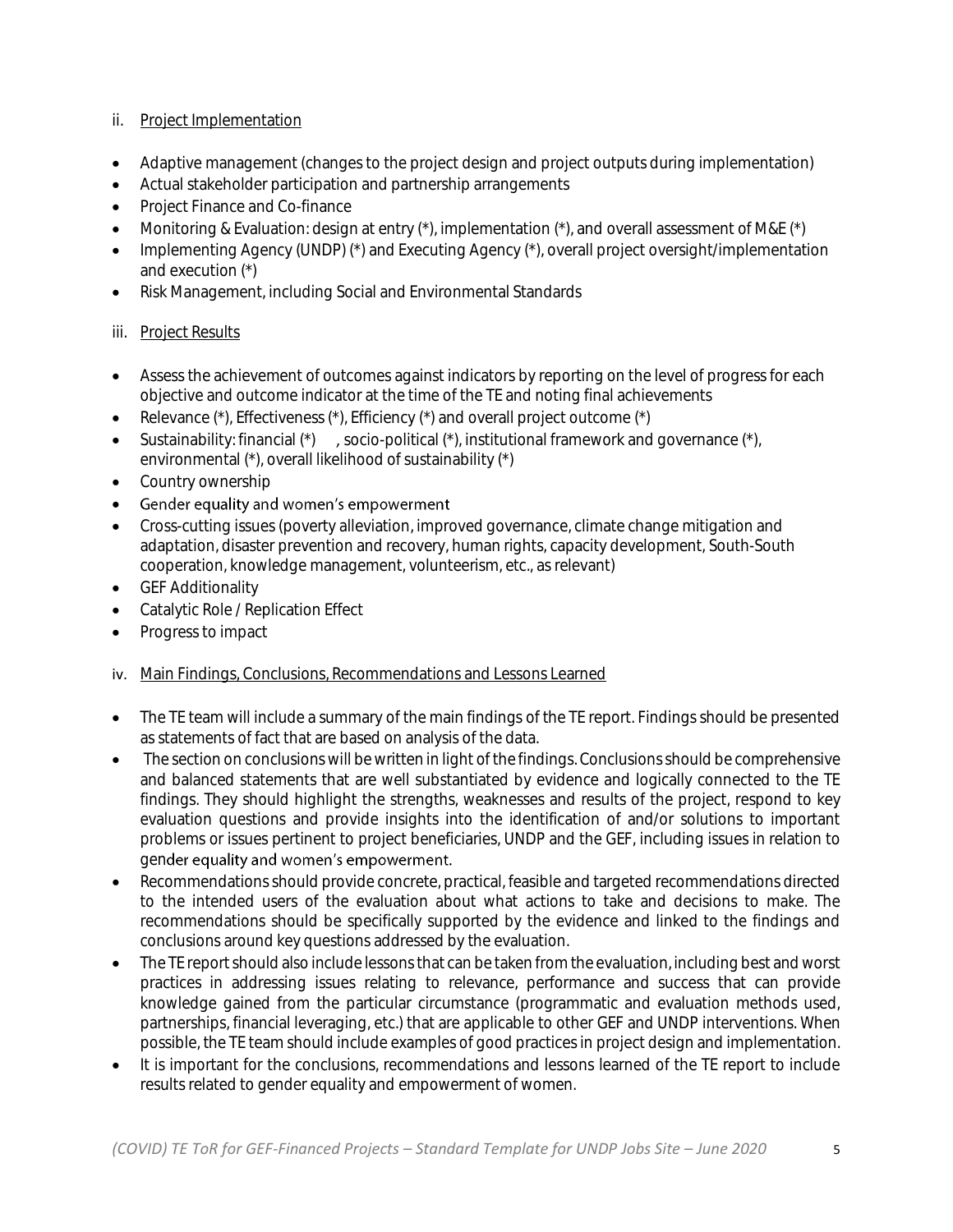The TE report will include an Evaluation Ratings Table, as shown in the ToR Annex.

# **6. Expected Outputs and Deliverables**

The TE *consultant/team* shall prepare and submit:

- TE Inception Report: TE Consultant clarifies objectives and methods of the TE. TE Consultant submit the Inception Report to the Commissioning Unit and project management after the document analysis.
- Draft TE Report: TE Consultant submits full draft report with annexes *within 3 weeks* of the end of the TE interviews.
- Final TE Report\* and Audit Trail: TE Consultant submit revised report, with Audit Trail detailing how all received comments have (and have not) been addressed in the final TE report, to the Commissioning Unit *within 1 week* of receiving UNDP comments on draft.

The final TE report must be in English. If applicable, the Commissioning Unit may choose to arrange for a translation of the report into a language more widely shared by national stakeholders.

All final TE reports will be quality assessed by the UNDP Independent Evaluation Office (IEO). Details of the IEO's quality assessment of decentralized evaluations can be found in Section 6 of the UNDP Evaluation Guidelines. 2

## **7. TE Arrangements**

The Commissioning Unit and the Project Team will provide support to the operationalization of virtual / remote meetings and will provide the TE Consultant with an updated list of interested parties with contact details (phone and email), in addition to providing all online documentation as well as setting up stakeholder interviews for the TE Consultant.

## **8. Duration of the Work**

The total duration of the TE will be approximately *(average 35-45 working days)* over a time period of *(60 days)* starting *(September 27, 2021)* and shall not exceed five months from when the TE team is hired. The tentative TE timeframe is as follows:

- *(September 27th, 2021):* Prep the TE Consultant (handover of project documents)
- *(October 11<sup>th</sup>, 2021):* Document review, preparing and submit the TE Inception Report
- *(October 12 th to October 22th, 2021):* TE Consultant: stakeholder meetings and interviews
- *(October 25 th to November 05th, 2021)*: Preparation of draft TE report
- *(November 05<sup>th</sup> to November 19<sup>th</sup>, 2021):* Circulation of draft TE report for comments
- *(November 19 th to November, 23th, 2021):* Incorporation of comments on draft TE report into Audit Trail & finalization of TE report
- *November, 23th, to November 27th, 2021):* Circulation of final TE report and approval

The expected date start date of contract is *(September 27, 2021).*

<sup>2</sup> Access at[: http://web.undp.org/evaluation/guideline/section-6.shtml](http://web.undp.org/evaluation/guideline/section-6.shtml)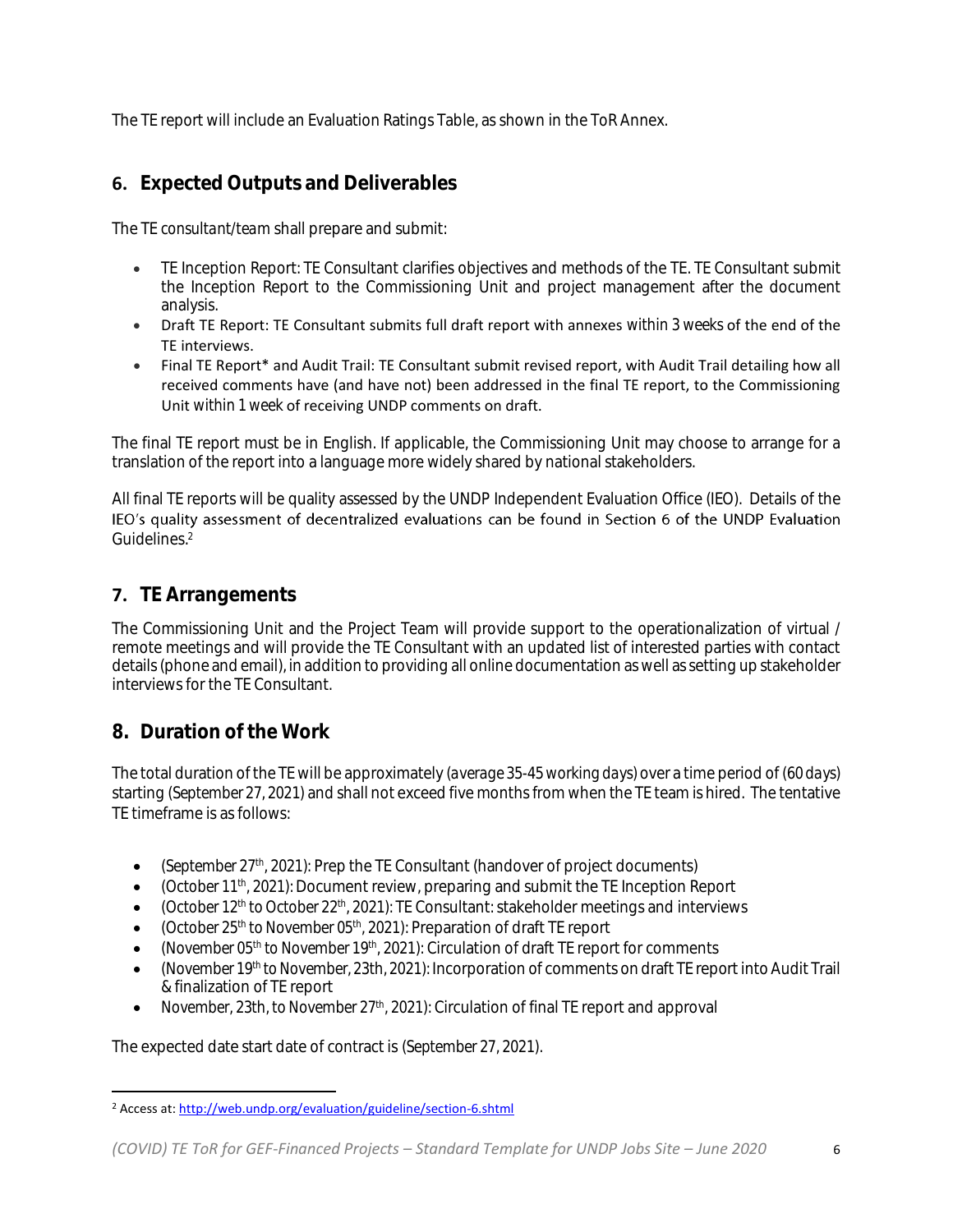## **9. Duty Station**

The TE Consultant will work home-based, with the remote support of the Commissioning Unit, who will provide support in the agendas with stakeholders and interviews with the beneficiaries in the territories.

### **REQUIRED SKILLS AND EXPERIENCE**

## **10. TE Team Composition and Required Qualifications**

A team of one independent consultant will conduct the will conduct the TE with experience and exposure to projects and evaluations in other regions globally. The consultant cannot have participated in the project preparation, formulation, and/or implementation (including the writing of the Project Document) and should not have a conflict of interest with project's related activities.

The consultant must complain with the following:

Mandatory criteria:

- Minimum 10 years of relevant professional experience;
- Previous experience with results-based monitoring and evaluation methodologies;
- Technical knowledge;
- Competence in adaptive management
- Demonstrated understanding of issues related to gender
- Fluency in English with excellent writing skills.
- Experience applying SMART indicators and reconstructing or validating baseline scenarios;
- Project evaluation/review experience within United Nations system will be considered an asset;
- *Experience* with *implementing evaluations remotely will be considered an asset.*

Qualifying criteria:

- Post-Graduate in related areas of the TOR:
- Project evaluation/review experiences within United Nations system
- Experience of working on GEF evaluations;
- Work experience in field evaluations of with traditional peoples and communities;
- Experience working in Latin America;
- Fluency in written English and Knowledge of Portuguese.

Consultant Independence:

The consultants cannot have participated in the project preparation, formulation, and/or implementation (including the writing of the Project Document) and should not have a conflict of interest with project's related activities.

### **11.Evaluator Ethics**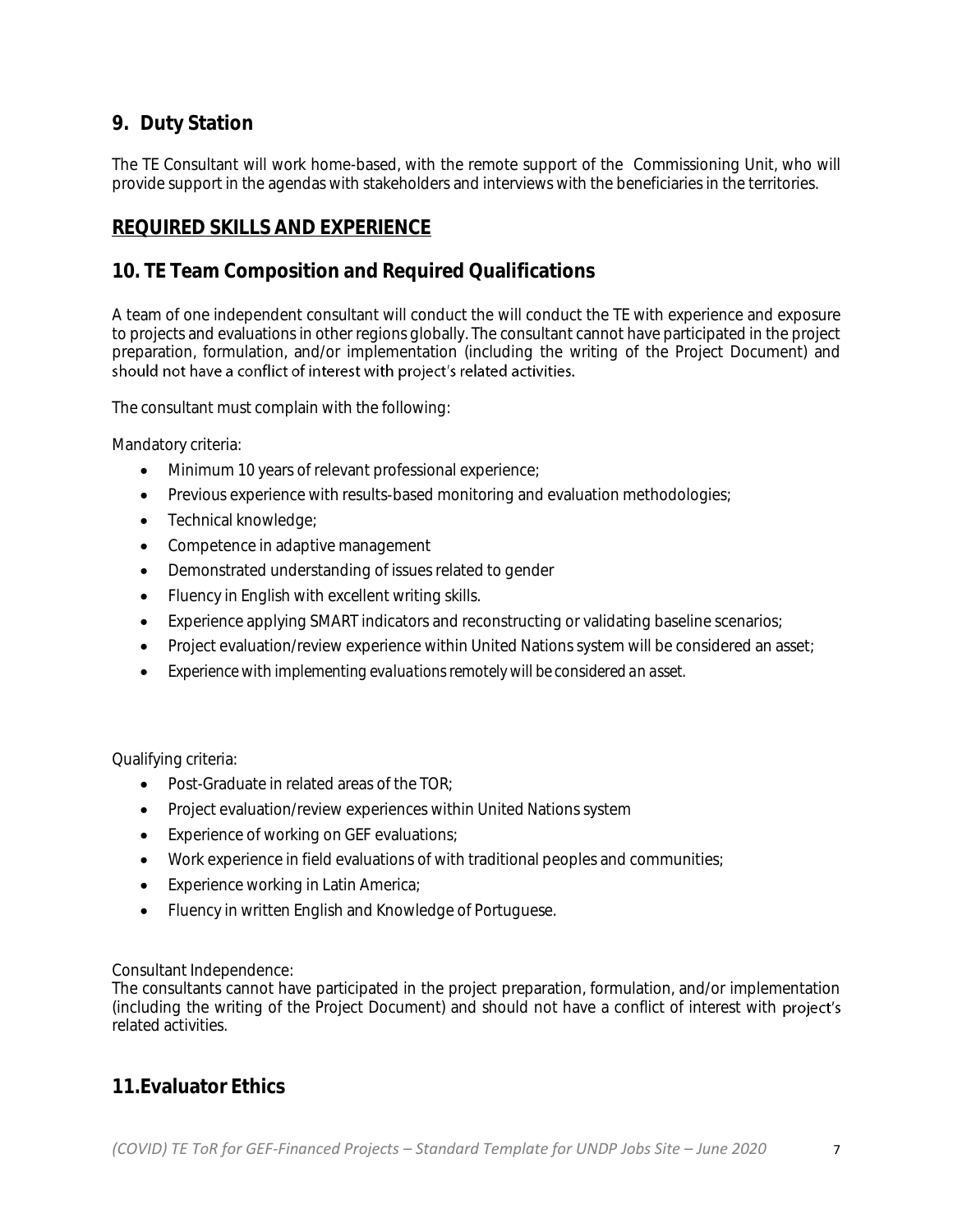The TE team will be held to the highest ethical standards and is required to sign a code of conduct upon acceptance of the assignment. This evaluation will be conducted in accordance with the principles outlined in the UNEG 'Ethical Guidelines for Evaluation'. The evaluator must safeguard the rights and confidentiality of information providers, interviewees and stakeholders through measures to ensure compliance with legal and other relevant codes governing collection of data and reporting on data. The evaluator must also ensure security of collected information before and after the evaluation and protocols to ensure anonymity and confidentiality of sources of information where that is expected. The information knowledge and data gathered in the evaluation process must also be solely used for the evaluation and not for other uses without the express authorization of UNDP and partners.

## **12.Payment Schedule**

- 20% payment upon satisfactory delivery of the final TE Inception Report and approval by the Commissioning Unit
- 40% payment upon satisfactory delivery of the draft TE report to the Commissioning Unit
- 40% payment upon satisfactory delivery of the final TE report and approval by the Commissioning Unit and RTA (via signatures on the TE Report Clearance Form) and delivery of completed TE Audit Trail

Criteria for issuing the final payment of 40%

- The final TE report includes all requirements outlined in the TE TOR and is in accordance with the TE guidance.
- The final TE report is clearly written, logically organized, and is specific for this project (i.e. text has not been cut & pasted from other MTR reports).
- The Audit Trail includes responses to and justification for each comment listed.

In line with the UNDP's financial regulations, when determined by the Commissioning Unit and/or the consultant that a deliverable or service cannot be satisfactorily completed due to the impact of COVID-19 and limitations to the TE, that deliverable or service will not be paid.

Due to the current COVID-19 situation and its implications, a partial payment may be considered if the consultant invested time towards the deliverable but was unable to complete to circumstances beyond his/her control.

### **APPLICATION PROCESS**

### **13.Scope of Price Proposal and Schedule of Payments**

#### *Financial Proposal:*

- Financial proposals must be "all inclusive" and expressed in a lump-sum for the total duration of the contract. The term "all inclusive" implies all cost (professional fees, travel costs, living allowances etc.);
- The lump sum is fixed regardless of changes in the cost components.

#### **14. Recommended Presentation of Proposal**

- a) **Letter of Confirmation of Interest and Availability** using the [template](https://intranet.undp.org/unit/bom/pso/Support%20documents%20on%20IC%20Guidelines/Template%20for%20Confirmation%20of%20Interest%20and%20Submission%20of%20Financial%20Proposal.docx) provided by UNDP;
- b) **CV** or **Personal History Form** [\(P11 form\)](http://www.undp.org/content/dam/undp/library/corporate/Careers/P11_Personal_history_form.doc);